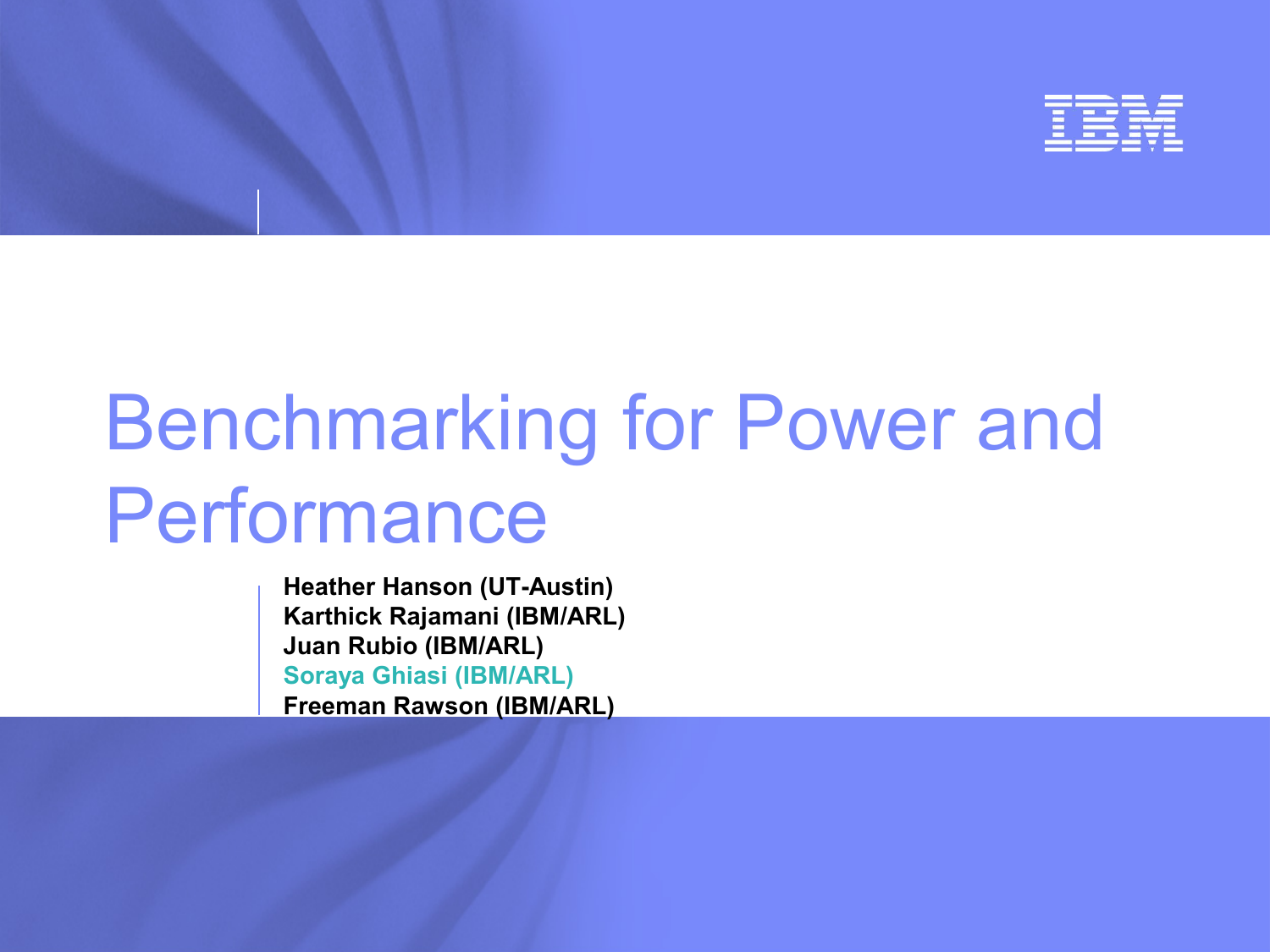

### The Future

### **UNITED STATES ENVIRONMENTAL PROTECTION AGENCY** WASHINGTON, D.C. 20460 OFFICE OF AIR AND RADIATION December 28, 2006

Dear Enterprise Server Manufacturer or Other Interested Stakeholder,

"*The purpose of this letter is to inform you that the U.S. Environmental Protection Agency (EPA) is initiating its process to develop an ENERGY STAR specification for enterprise computer servers. In the coming months, EPA will conduct an analysis to determine whether such a specification for servers is viable given current market dynamics, the availability and performance of energy-efficient designs, and the potential energy savings*…"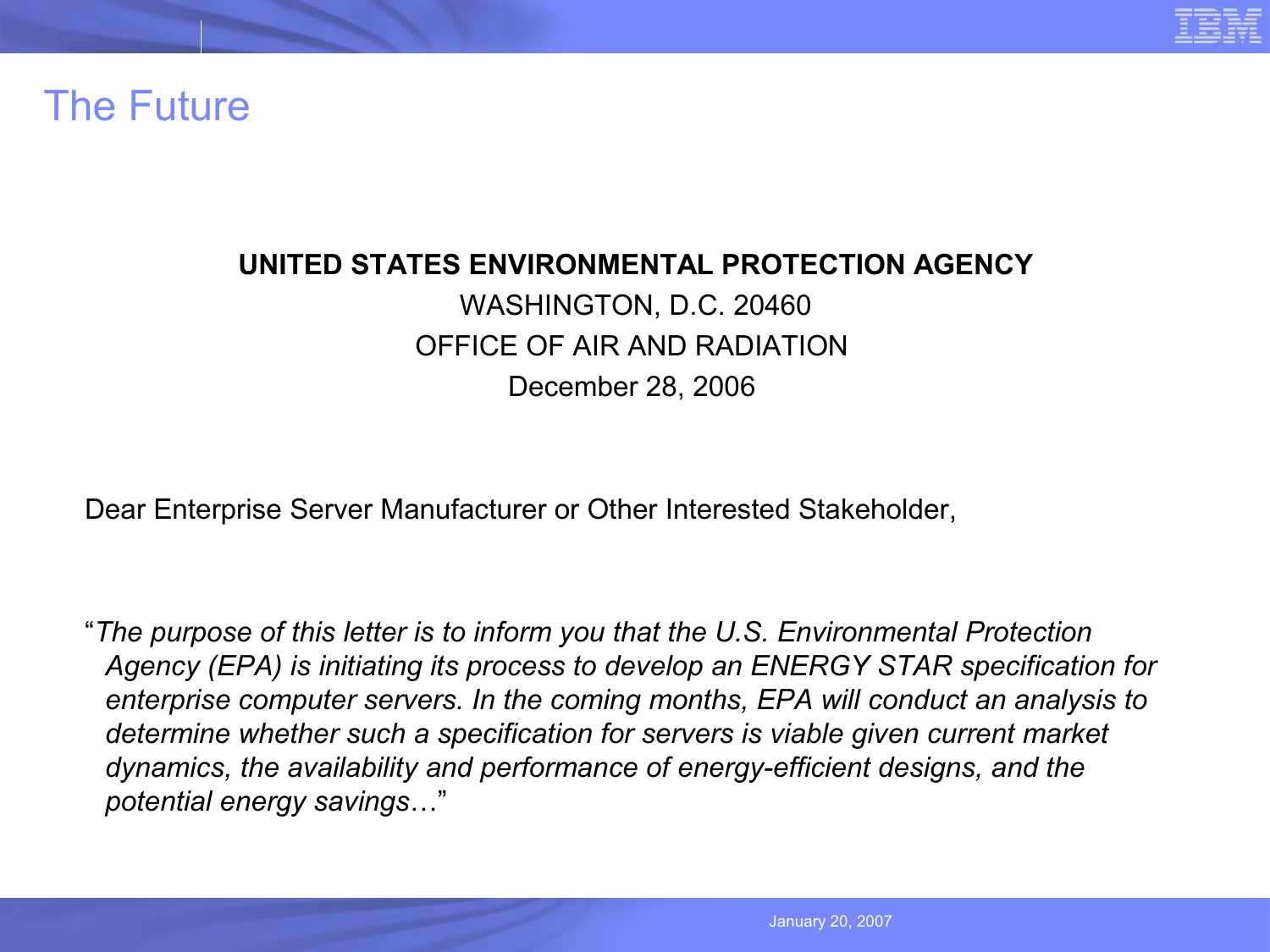

# Current EPA protocol for power/performance benchmarking

### **EPA Server Energy Measurement Protocol**

- 
- http://www.energystar.gov/ia/products/d<br>
 Recommendation is that system<br>
vendors provide curves showing power<br>
consumption under different loads<br>
 Run at maximum load (100%)<br>
 Repeat with runs at reduced loads, until – Recommendation is that system vendors provide curves showing power consumption under different loads
	- Run at maximum load (100%)
	- Repeat with runs at reduced loads, until load reaches 0%
- Expect consumers to use this curve to estimate their own overall energy consumption
	- Multiply average utilization with appropriate point on the curve to get costs

### **Considerations**

- End-to-end numbers can give the wrong results
- Averaged utilization doesn't necessarily correlate to average power
	- Distribution of utilization?
	- When does utilization peak?
	- Which power management techniques are used?

**Work Load** (web pages served/second)



Figure1 from EPA Server Energy Measurement Protocol document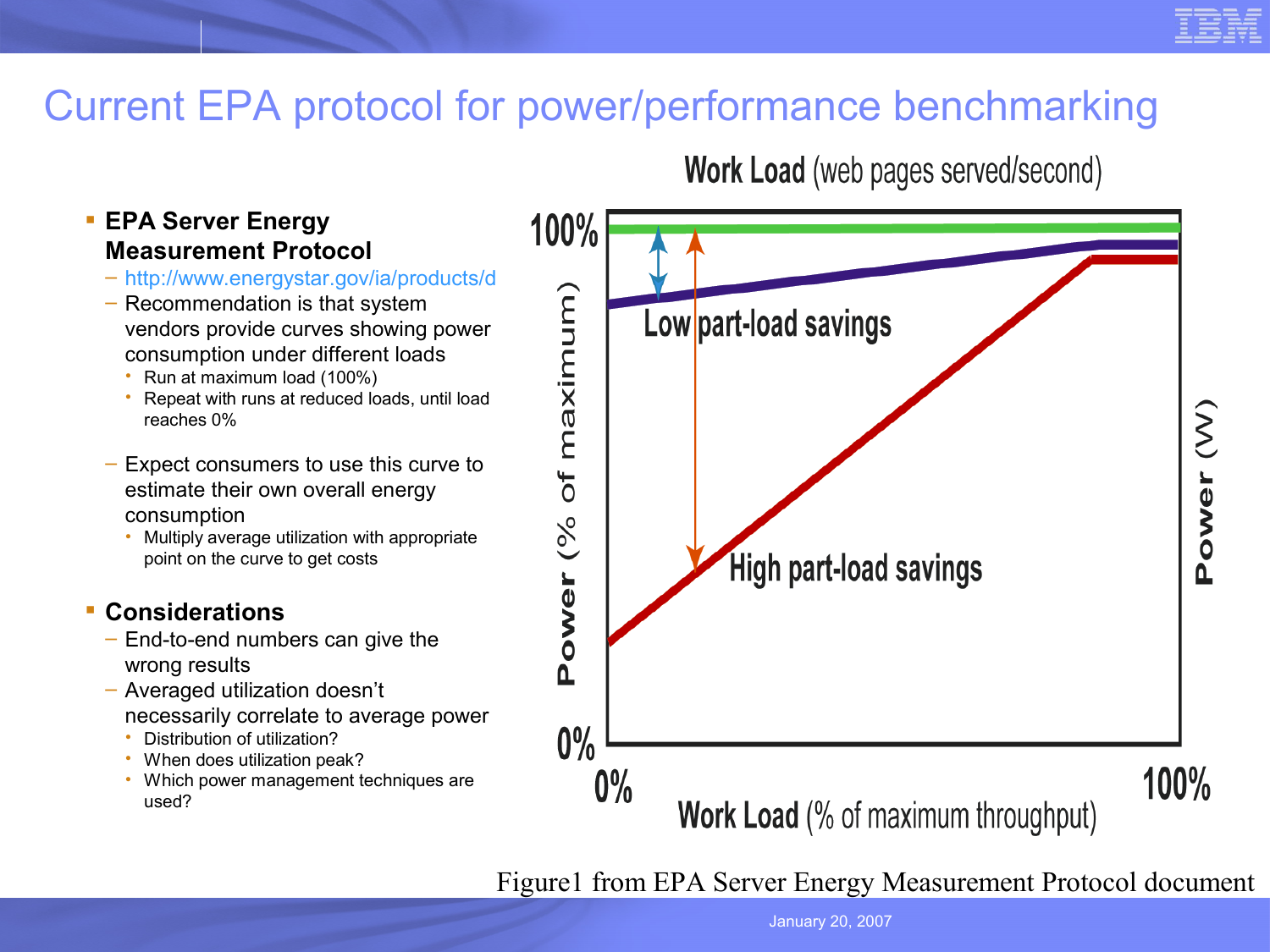# Current EPA protocol for power/performance benchmarking

### **EPA Server Energy Measurement Protocol**

- 
- http://www.energystar.gov/ia/products/d<br>
 Recommendation is that system<br>
vendors provide curves showing power<br>
consumption under different loads<br>
 Run at maximum load (100%)<br>
 Repeat with runs at reduced loads, until – Recommendation is that system vendors provide curves showing power consumption under different loads
	- Run at maximum load (100%)
	- Repeat with runs at reduced loads, until load reaches 0%
- Expect consumers to use this curve to estimate their own overall energy consumption
	- Multiply average utilization with appropriate point on the curve to get costs

### **Considerations**

- End-to-end numbers can give the wrong results
- Averaged utilization doesn't necessarily correlate to average power
	- Distribution of utilization?
	- When does utilization peak?
	- Which power management techniques are used?

**Work Load** (web pages served/second)



Modified to show the behavior of a power-managed system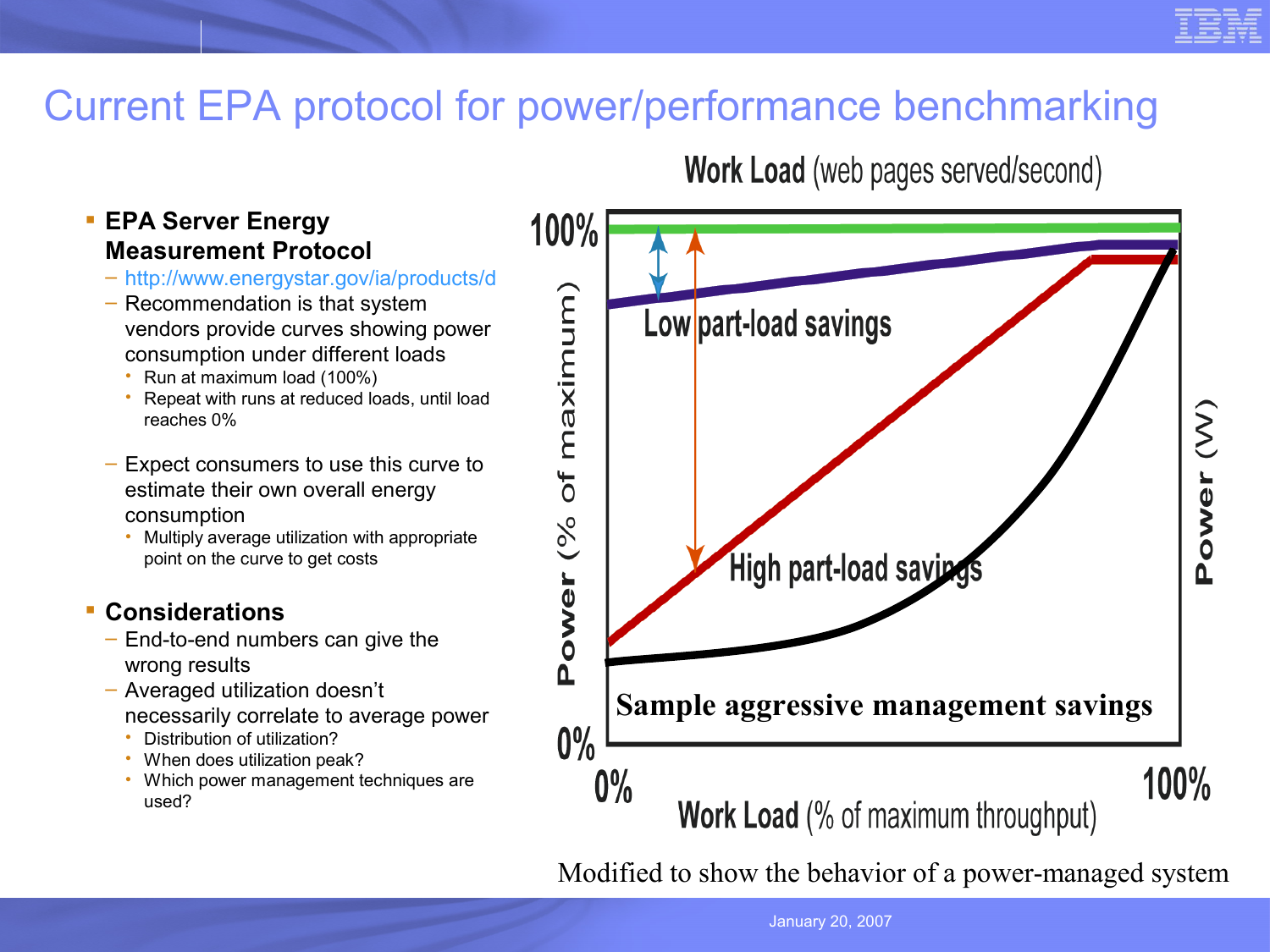

### **Overview**

- **Power and thermal problems in computer systems are becoming more common.**
	- Power and thermal management techniques have significant implications for system performance.
- **Researchers rely on benchmarks to develop models of system behavior and experimentally evaluate new ideas.**
- **Recent EPA announcement and SPEC OSG activities add urgency to resolving the power/performance benchmarking issues.**
- **We present our experiences with adapting performance benchmarks for use in power/performance research.**
- **We focus on two problems:**
	- Variability and its effect on system power management
	- Collecting correlated power and performance data.
- **Benchmarking for combined power and performance analysis has unique features distinct from traditional performance benchmarking.**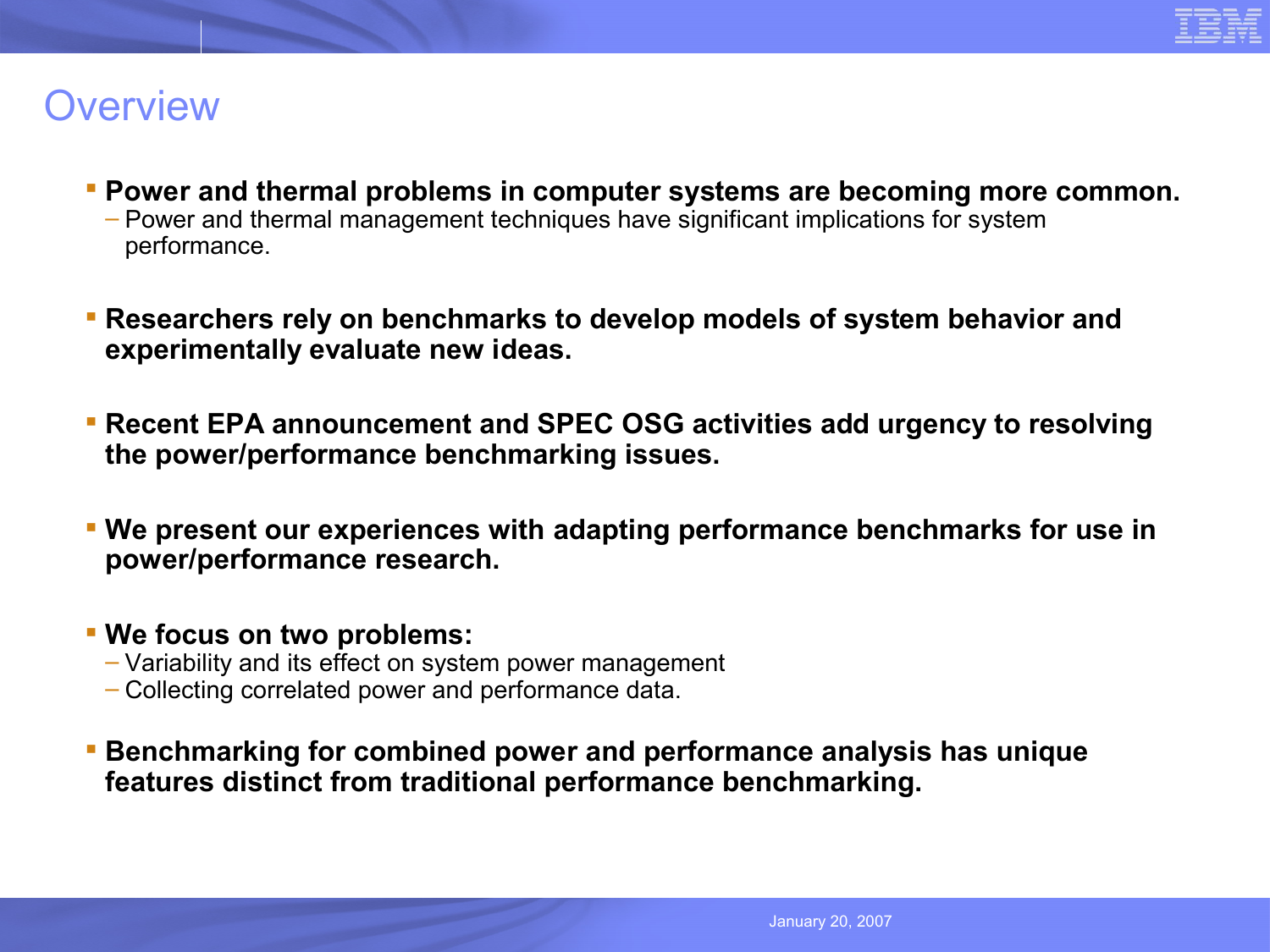# What should power/performance benchmarks expose?

### **Fintensity Variation**

- Workload variation in system utilization
	- Workloads differ from one another
	- A single workload may vary over time

### **Nature of activity variation**

- Workload variation in program characteristics
	- A single workload may change how it uses system components over time
	- The rate at which this change occurs also varies over time.

### **System response**

- How quickly does the system respond to changing characteristics?
- How well does the system respond to changing characteristics?
- Specifically for power-managed systems, how well does the system
	- Meet power constraints
	- Meet performance constraints (response time? throughput?)
	- Manage the power versus performance trade-off
	- Maximize its energy efficiency

### **Component-level variation**

– "Identical" components are not actually identical in power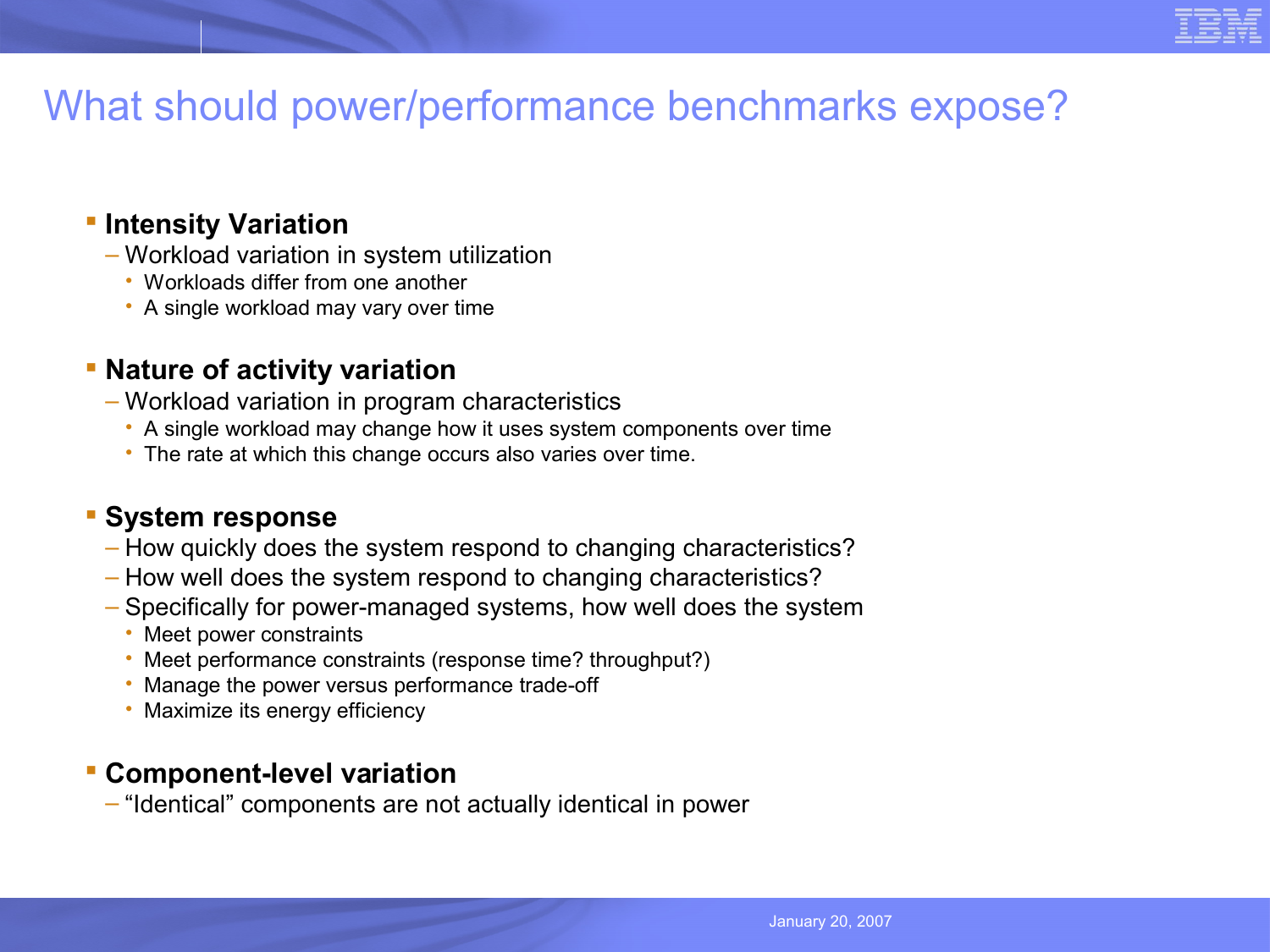

### Utilization variation

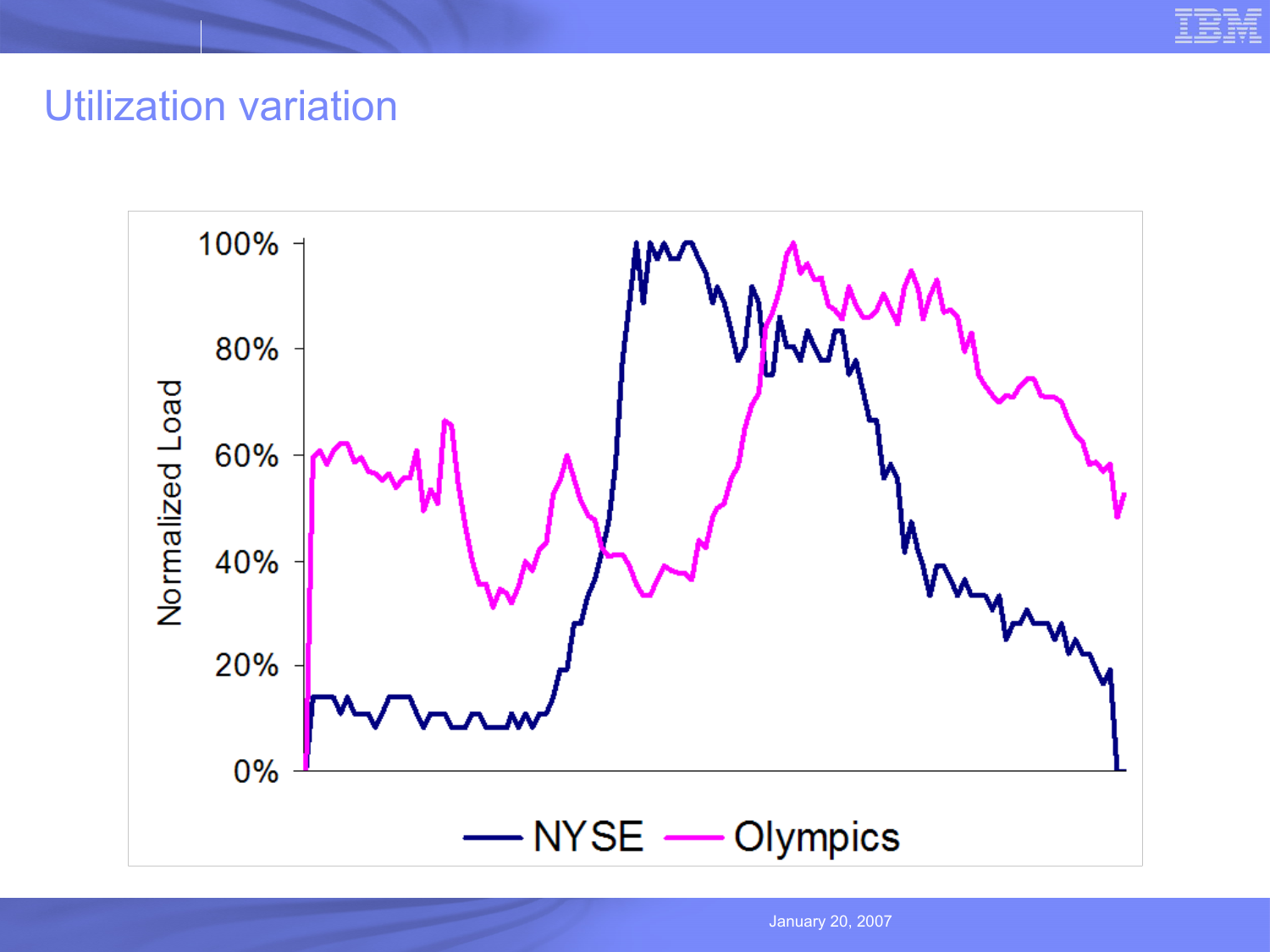

# A closer look at the NYSE trace

- **How can the changes in utilization be exploited to reduce power consumption without harming performance unduly?**
	- DVFS is the most typical solution
		- Lower the frequency and voltage while still meeting the response time criterion
	- Other techniques can be employed instead
		- **Throttling**
		- CPU Packing with deep power saving
	- Different techniques will give different results depending on the system design and workload
		- DVFS may provide better results for System 1 with Workload A while CPU Packing provides better results for System 2 running Workload B
- **Current EPA protocol does not capture time varying nature of system utilization.**
	- Any new power/performance benchmarks should capture this behavior.
	- Response to time-varying behavior is a key feature of any power management implementation



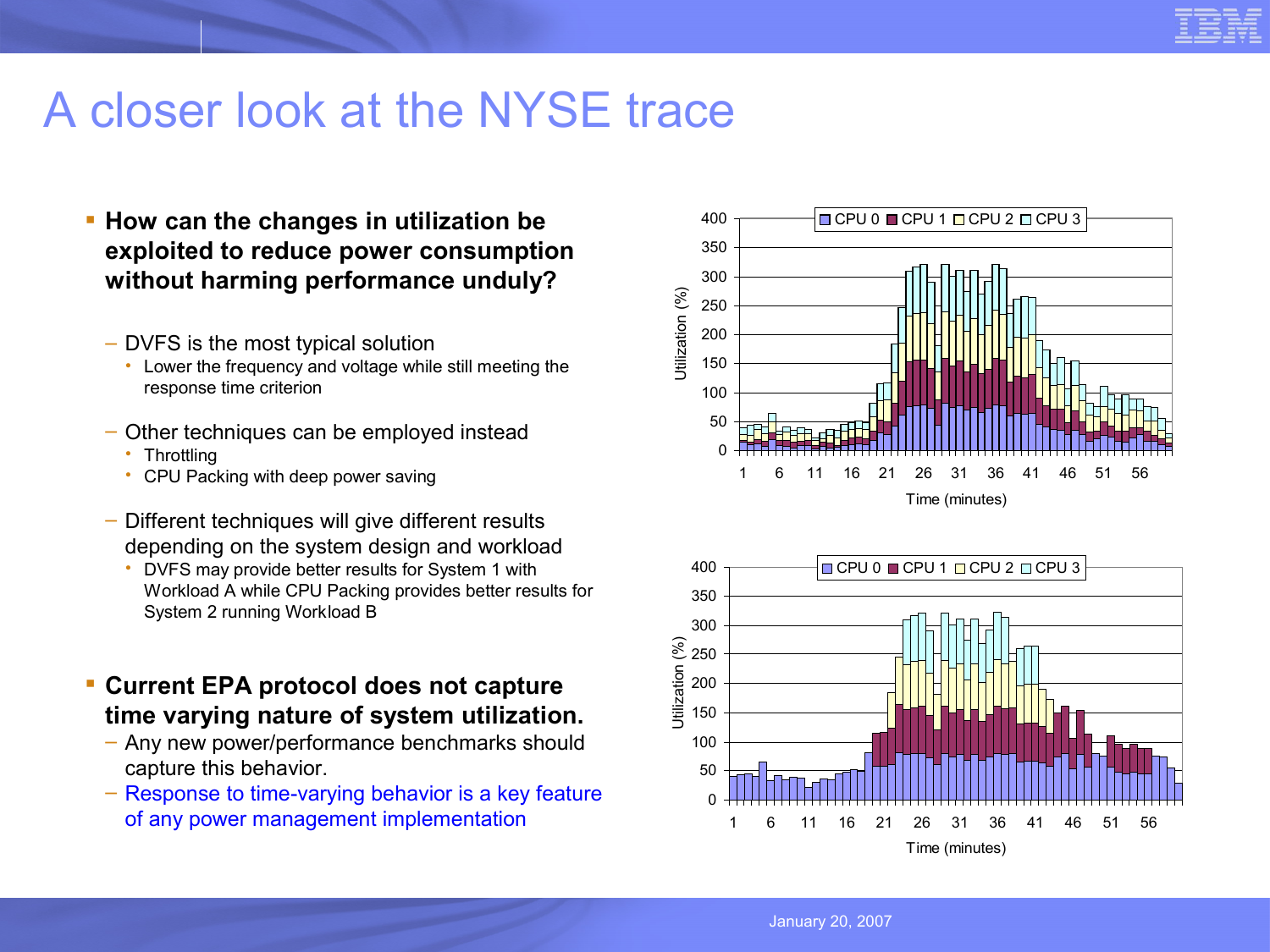

# Cautionary note on scaling transactions for benchmarking

#### **Trivial example:**

- $-$  Let max permissible utilization = 85% per processor (340% on previous graph)
	- 600 transactions/minute
	- Approximately 10 transactions a second
- 10% of the max permissible utilization is 34%
	- Assume this is 60 transactions/minute
	- Many different ways to distribute these over time
- **Different ways of scaling transactions will give different results depending on what the available power management methods are.**
	- Total number of transactions are the same in the 3 cases below.
	- A distribution centered on the average time is probably the most realistic option
- **Different ways of scaling transactions may make it easy to "cheat" on the results.**
- **How the time-varying nature of workloads changes is important because it determines whether or not certain techniques are responsive enough both in the rapidity of response and the range of response.**

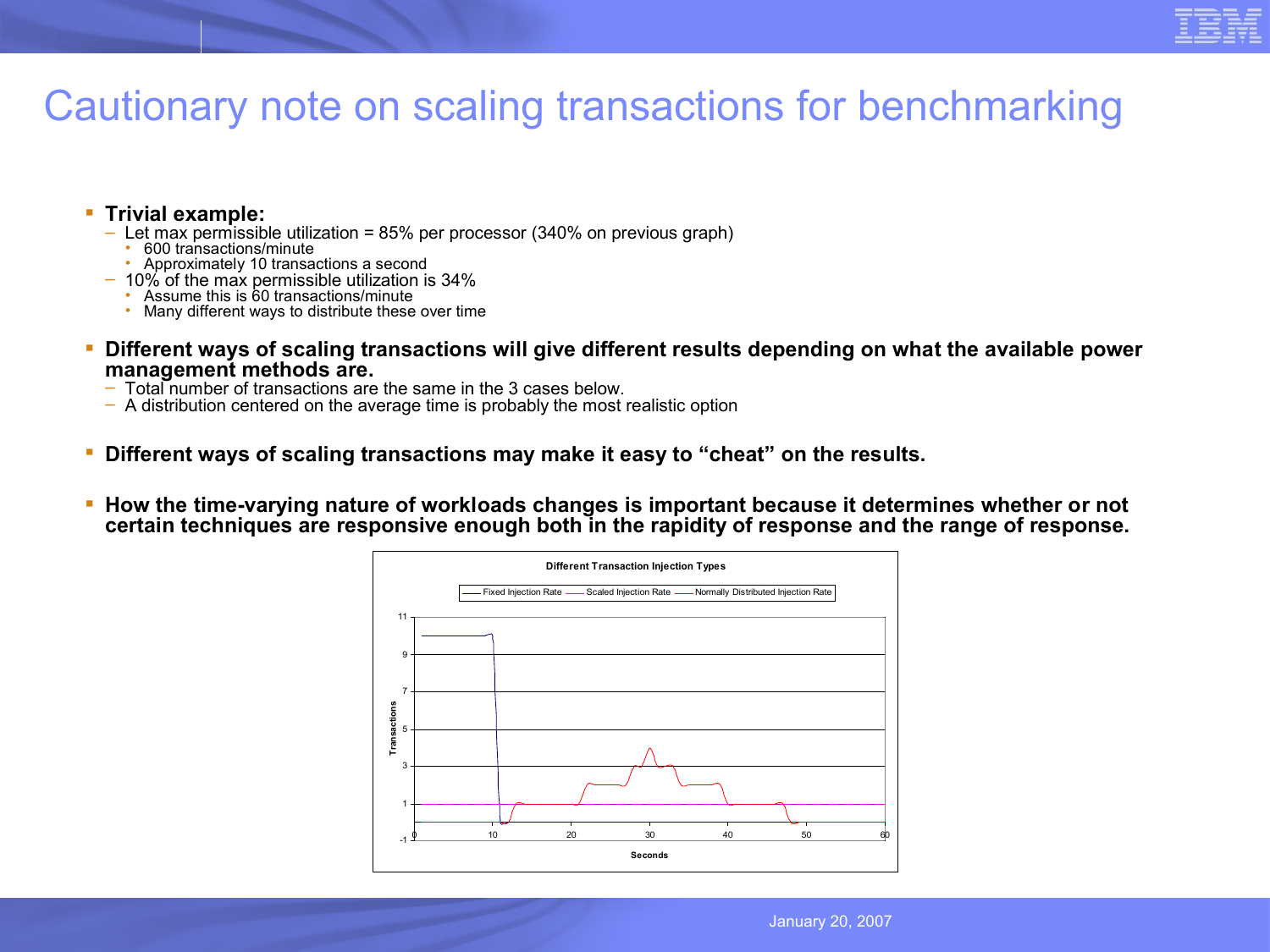

# Variation in the nature of a workload's activity

- **What about systems under identical utilization, but running different workloads?**
- **How a workload uses systems resources, including the processor, has a significant impact on power consumption.**
	- On the Pentium M, power consumption at the same system utilization can vary by a factor of 2.
- **Power variation due to workload will increase**
	- Processors will have more clock gating and will employ other, more aggressive, power savings techniques more extensively.
	- Additional components are adding power reducing techniques such as memory power down, disk idle power reduction and so on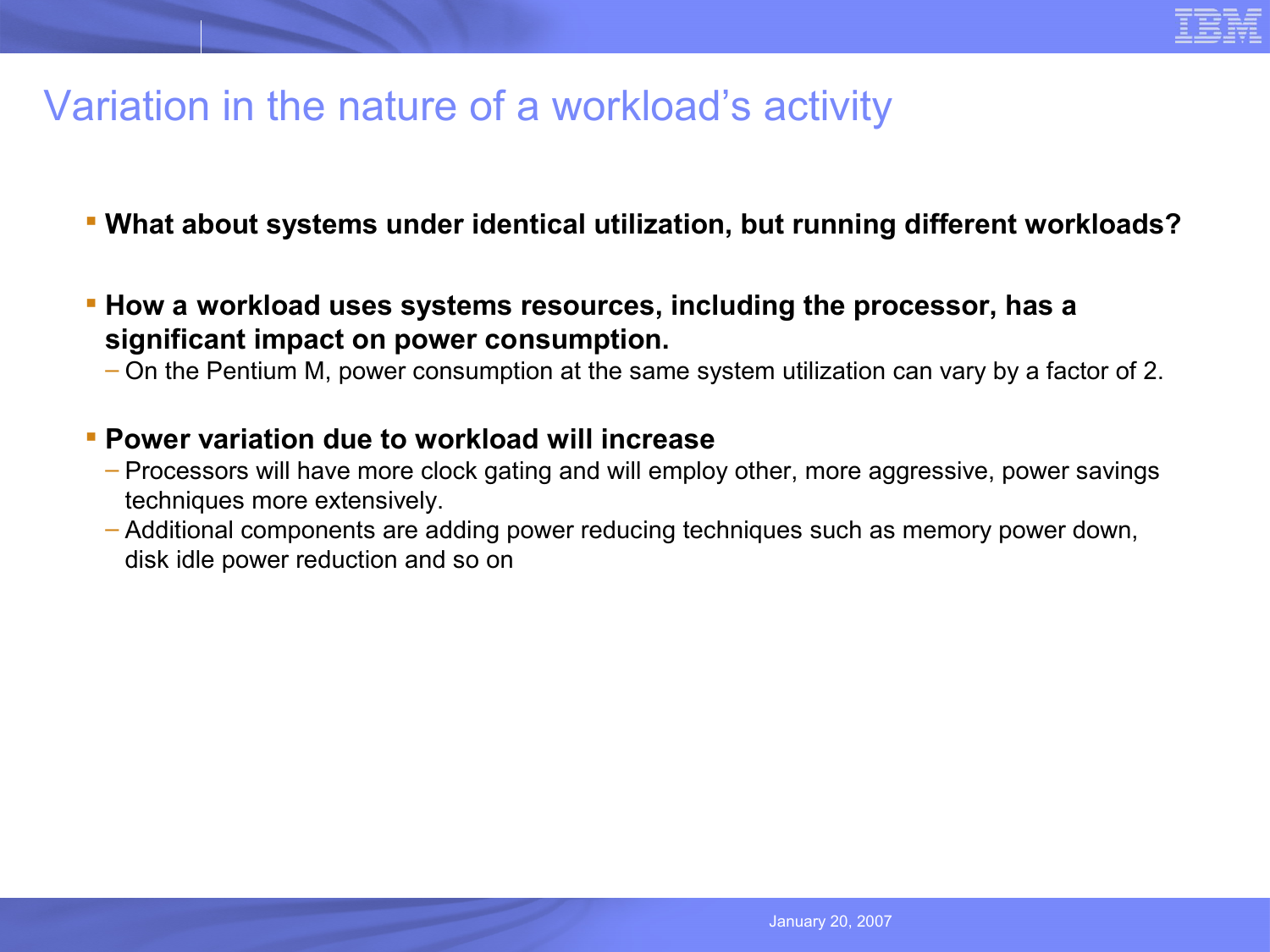

# Variation during SPECCPU2000 run

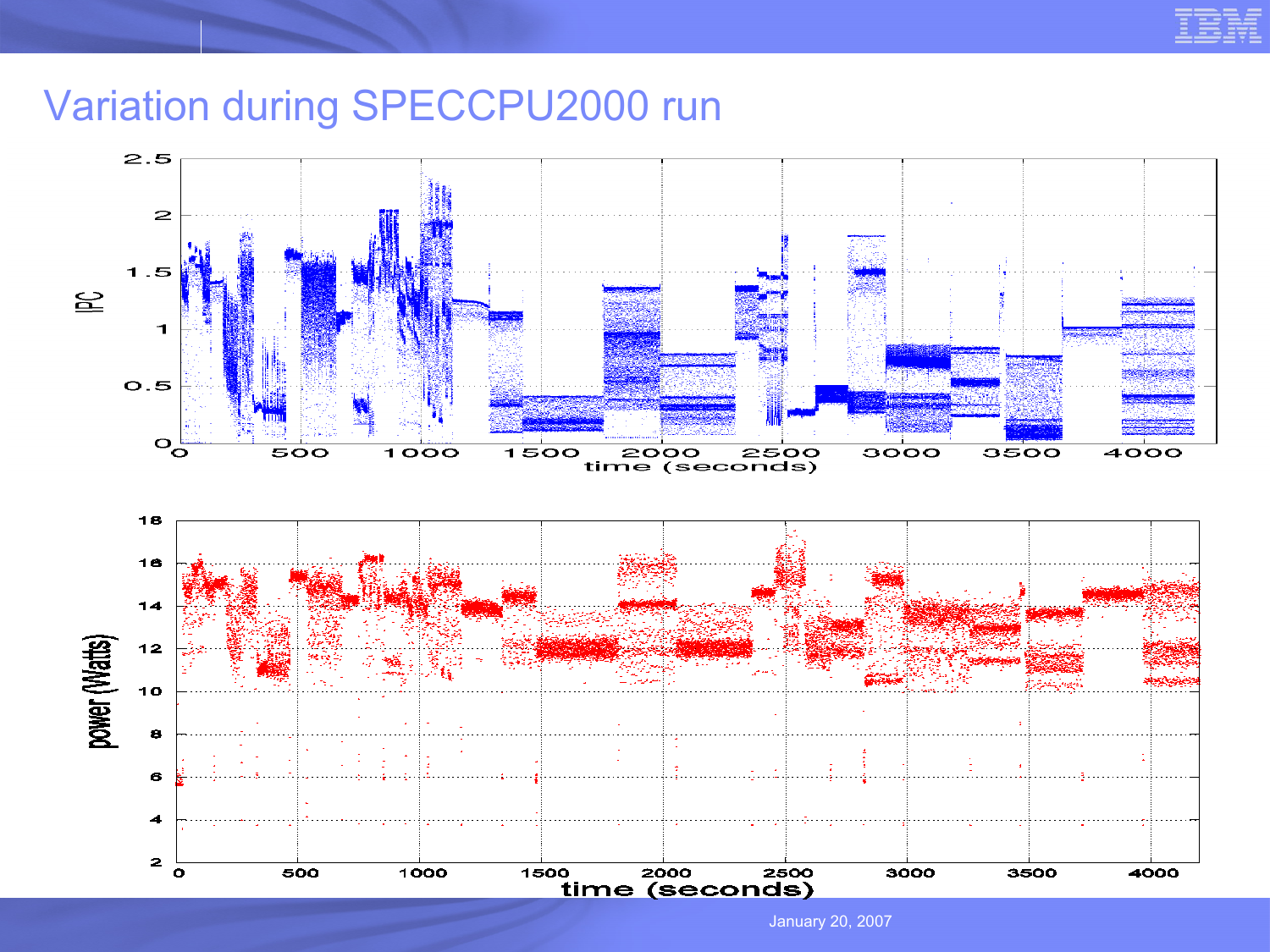

# A closer look at gcc and gzip

#### gcc

- Behavior is nearly chaotic at OS-level time scales
- Power management techniques
	- Must respond on microarchitecturallevel time scales

gzip

- Exhibits a number of different stable phases at OS-level time scales
- Power management techniques
	- Can be slower to respond
	- Can have some associated overhead which gets amortized

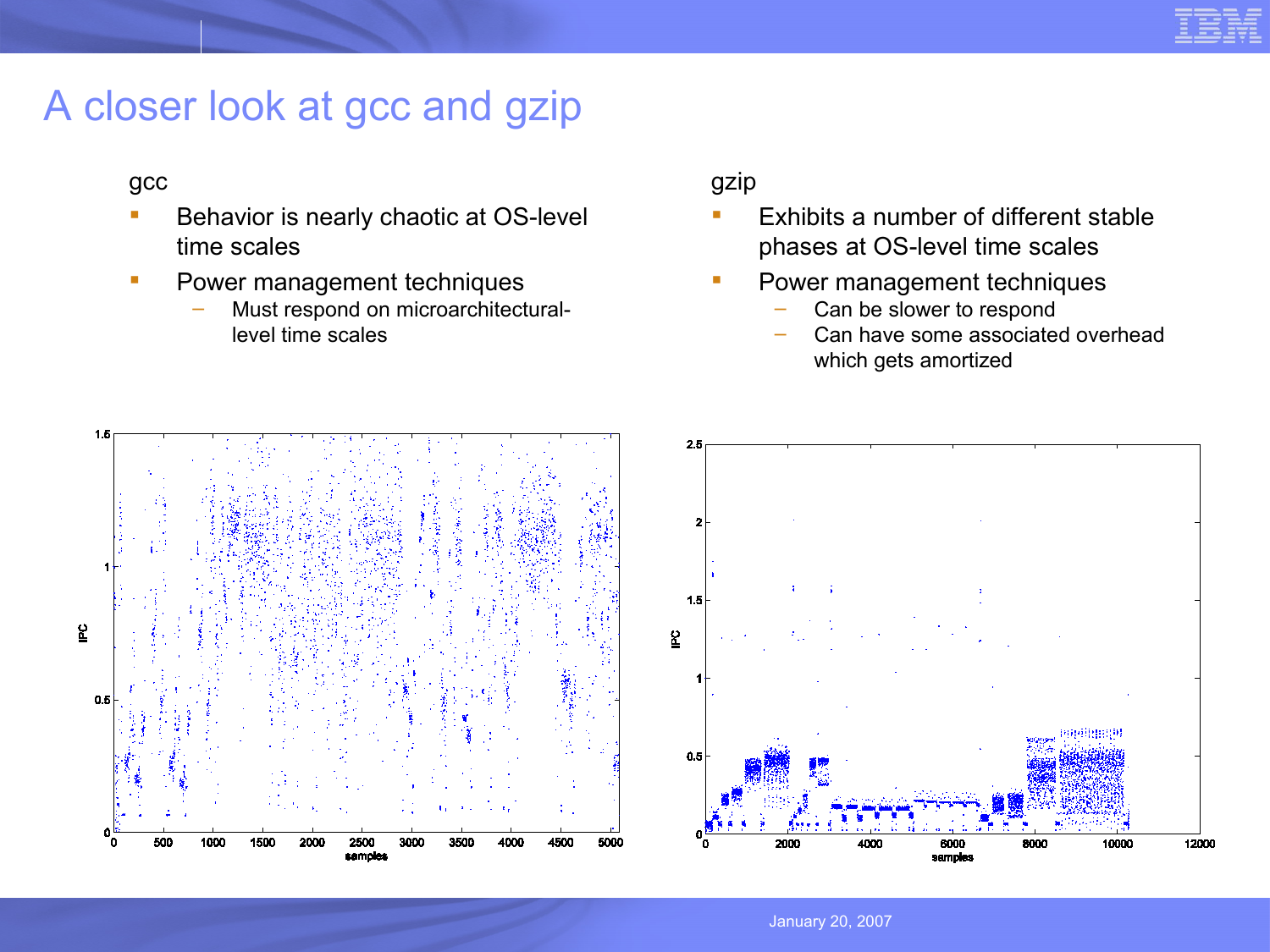

# Why does nature of activity matter?

### **What should be considered here?**

- What system and processor resources are being used by the workload?
	- Memory bound? CPU-bound with many mispredictions?
- How rapidly is the behavior of the workload changing?
	- Stable phases? At what time scale?
- How rapidly can the various power management techniques respond to changing conditions and when?
	- Sometimes "too fast" can be as bad as "too slow"
- **Strive to capture realistic temporal variation in workload activity to contrast different power management solutions of different systems**
- **Current EPA protocol relies only on level scaling of the throughput of an application relative to its maximum**
	- Ignores differences between and within applications
	- Has no variation in intensity over very long periods of time
	- Can breed dependence on slow-response techniques only
		- DVFS
		- Low power sleep modes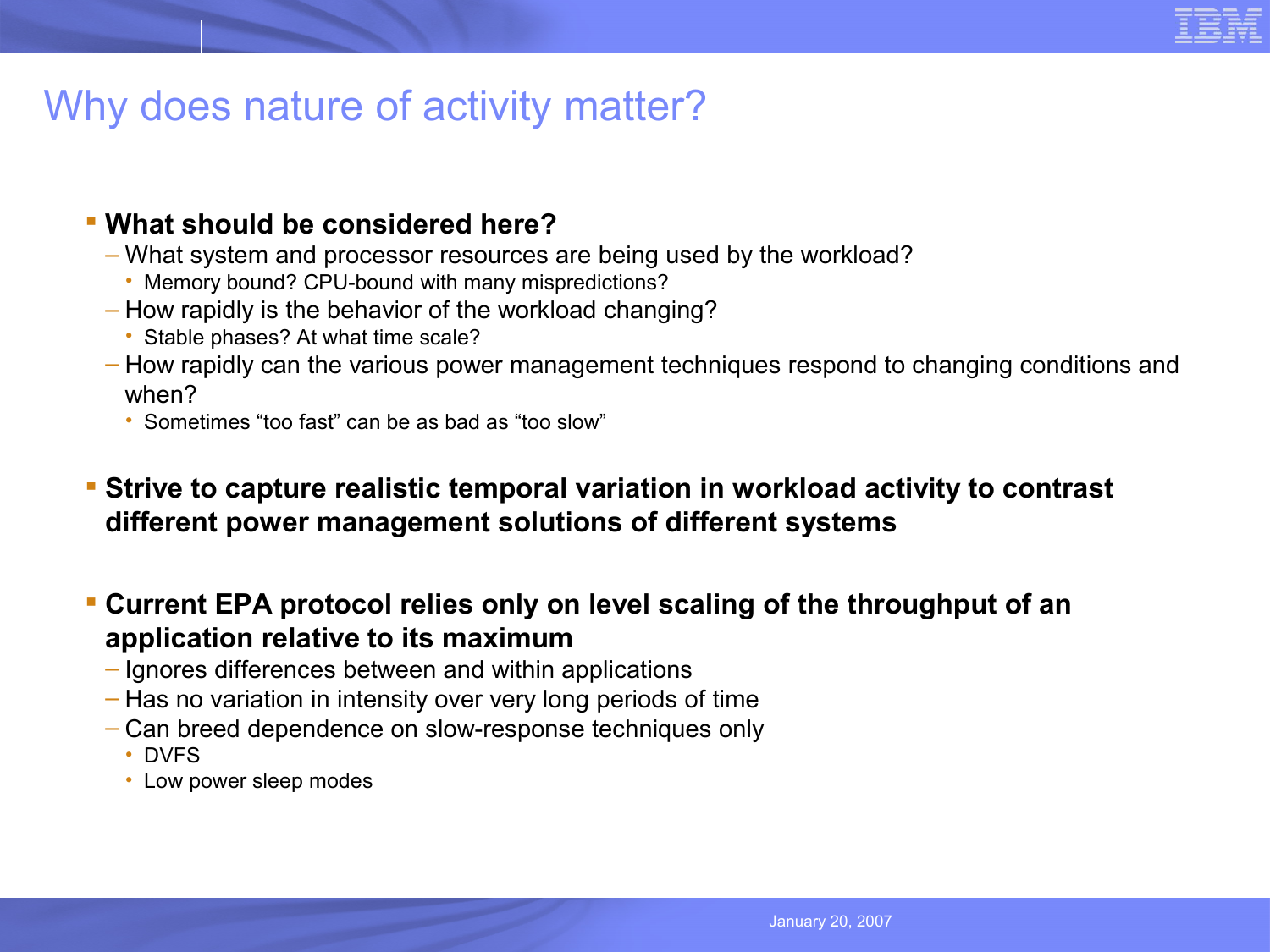

### Other sources can impact power, but are harder to capture

- **E** "Identical" components from the same manufacturer consume different amounts **of power**
	- Process variation, part binning
- **"** "Identical" components from different manufacturers consume different **amounts of power**
	- Different design criteria may produce same functional spec, but different implementations

### **Power supply efficiency varies**

- Different loads
- Different power supplies
- **Different environments cause components to consume different amounts of power**
	- Temperature, humidity, type of heat sink, etc
	- Ex: Temperature of the datacenter can cause power consumption to increase as
		- cooling becomes less effective (smaller ΔT)
		- leakage power increases (exponential dependence on T).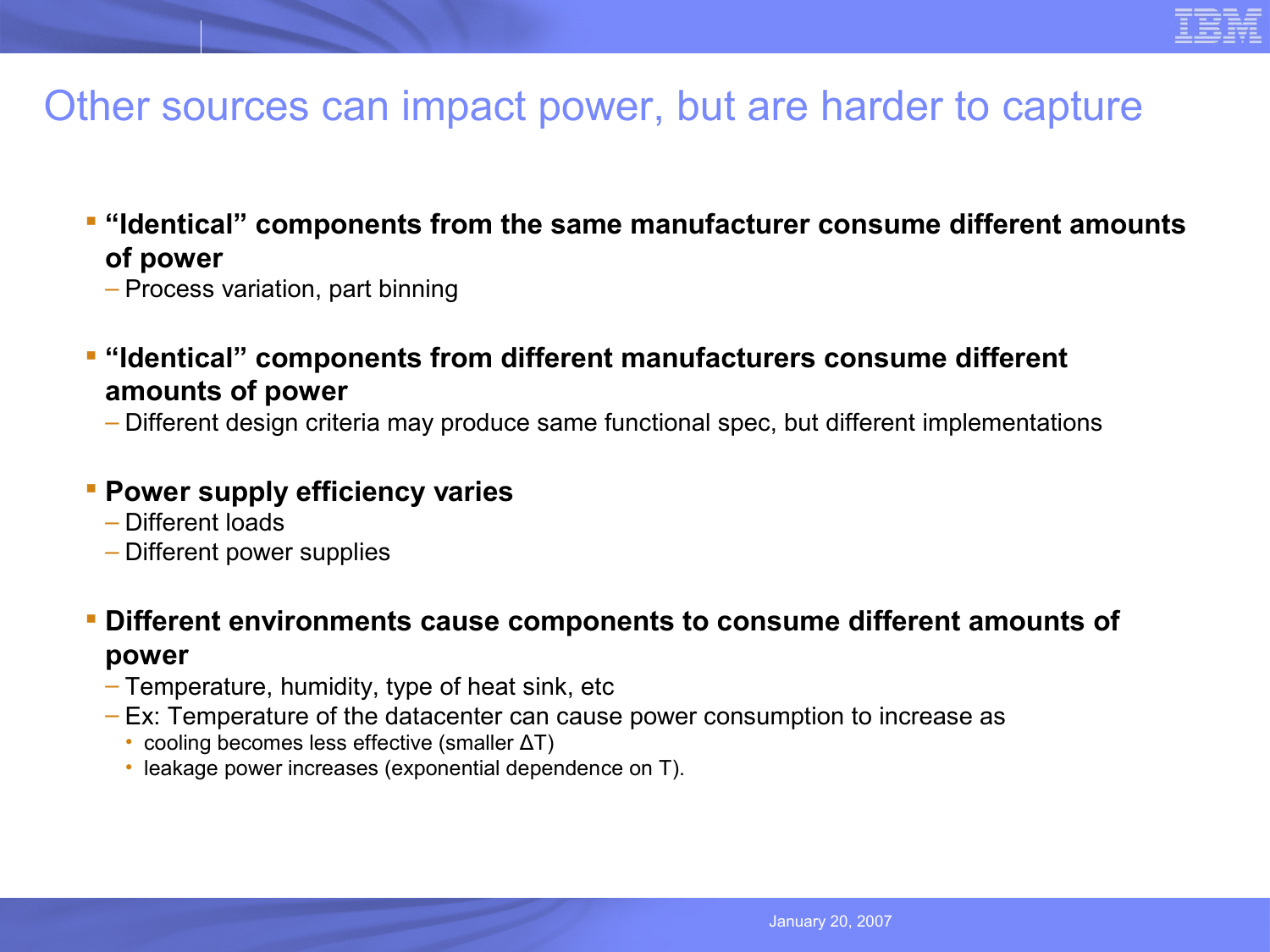Variation across "identical" Pentium M processors

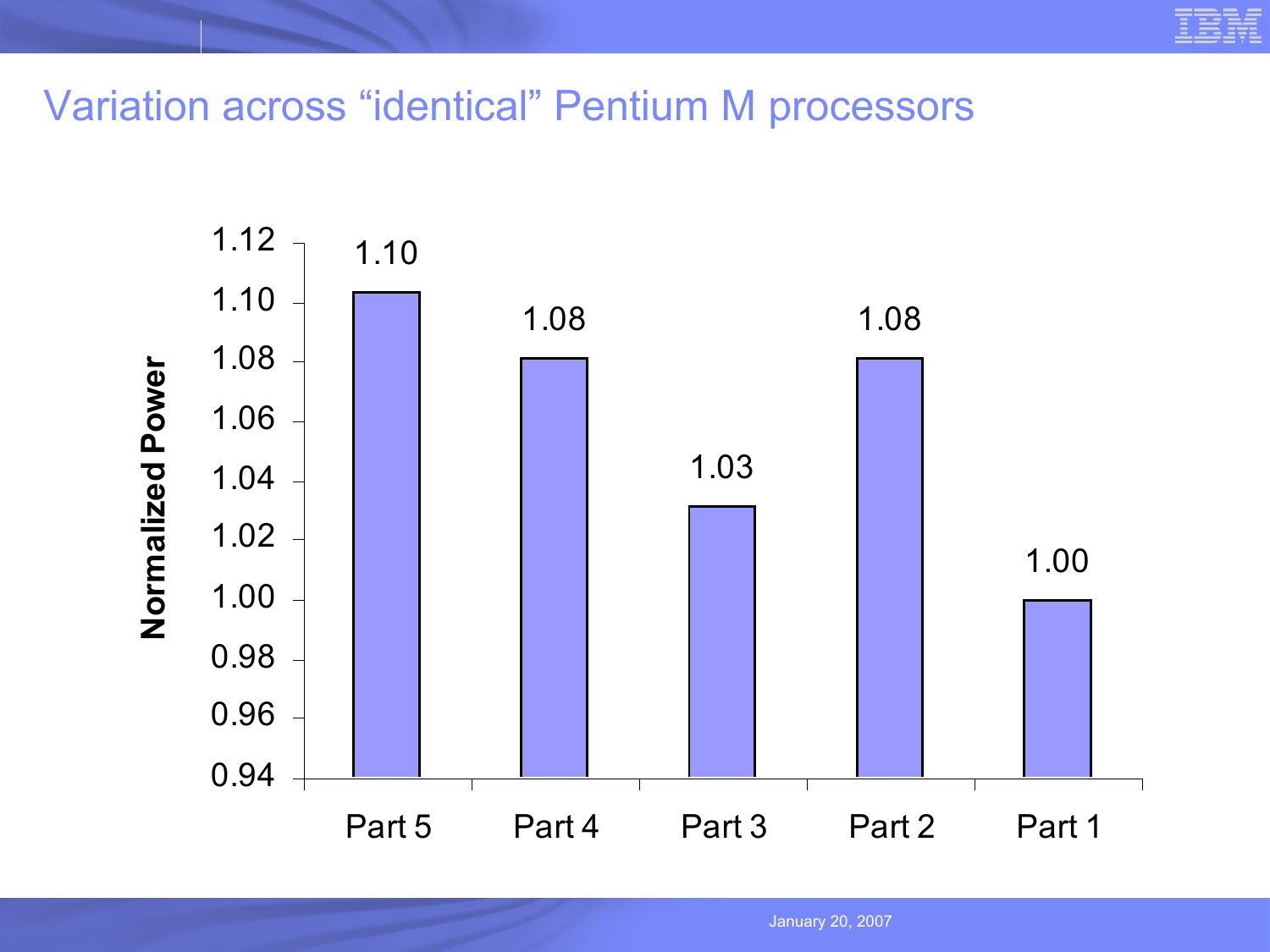

# Variation across "identical" DRAM from different vendors



 $\Box$  Vendor 1  $\Box$  Vendor 2  $\Box$  Vendor 3  $\Box$  Vendor 4  $\Box$  Vendor 5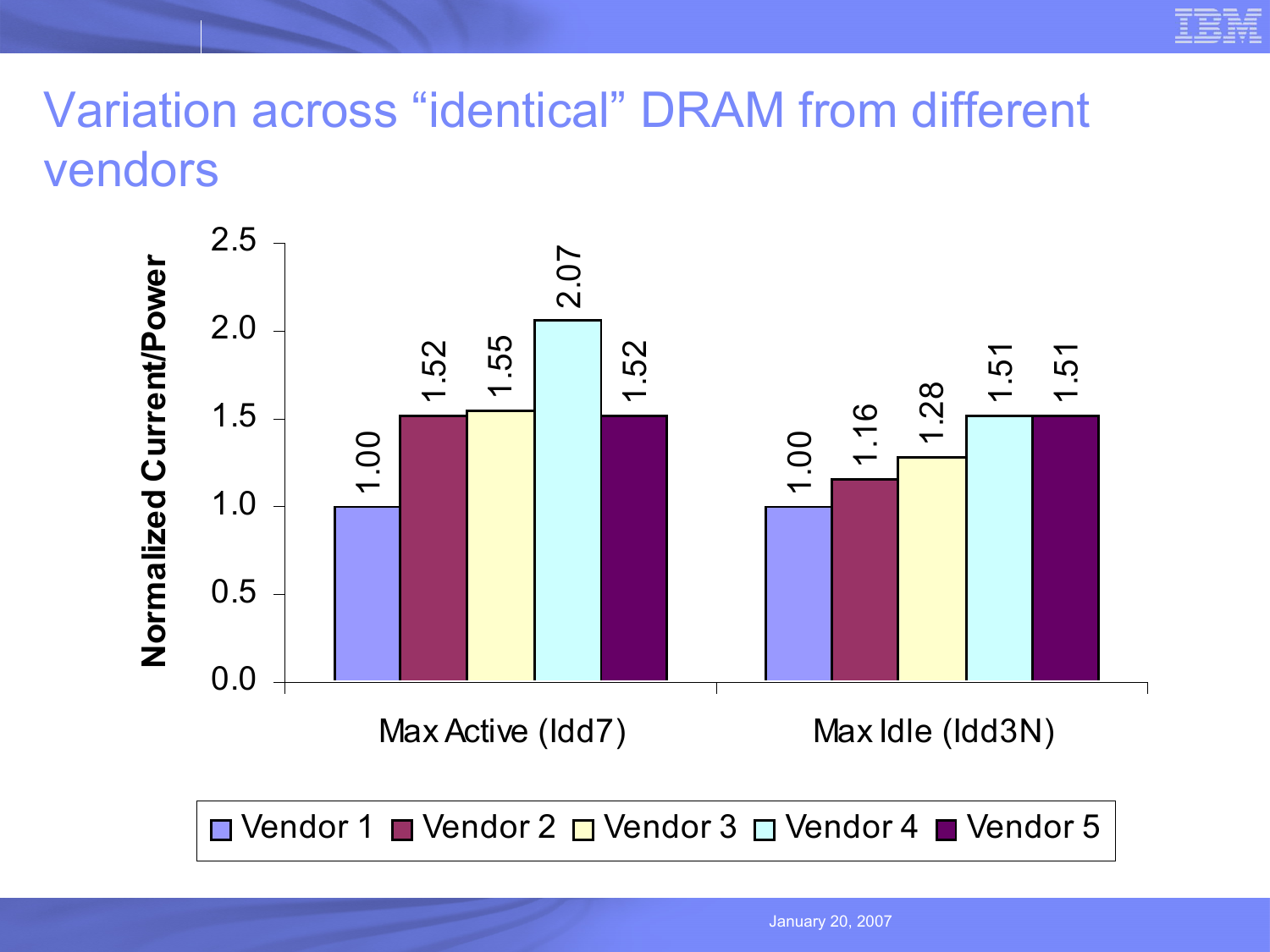

### Consequences of additional variation?

- **Example: A vendor benchmarks a system with 100 processors of type A fabricated by manufacturer X, 200 DIMMs of memory of type B fabricated by manufacturer Y and placed in an "ideal" datacenter…**
- **The vendor can benchmark with energy-efficient parts that may not match the system purchased by the customer.**
- **What happens when parts start failing and are replaced?**
- **The initial estimate is incorrect as more parts are replaced with "identical" parts.**
- **Power consumption can "drift" as more expensive parts are replaced with cheaper parts that consume more energy.**
- **System may eventually raise the temperature of the datacenter beyond the threshold at which it cools efficiently.**
- **System temperatures go up in response to rising datacenter temperatures and datacenter temperatures go up in response to rising system temperatures.**
- **Initial benchmark measurements may be useless.**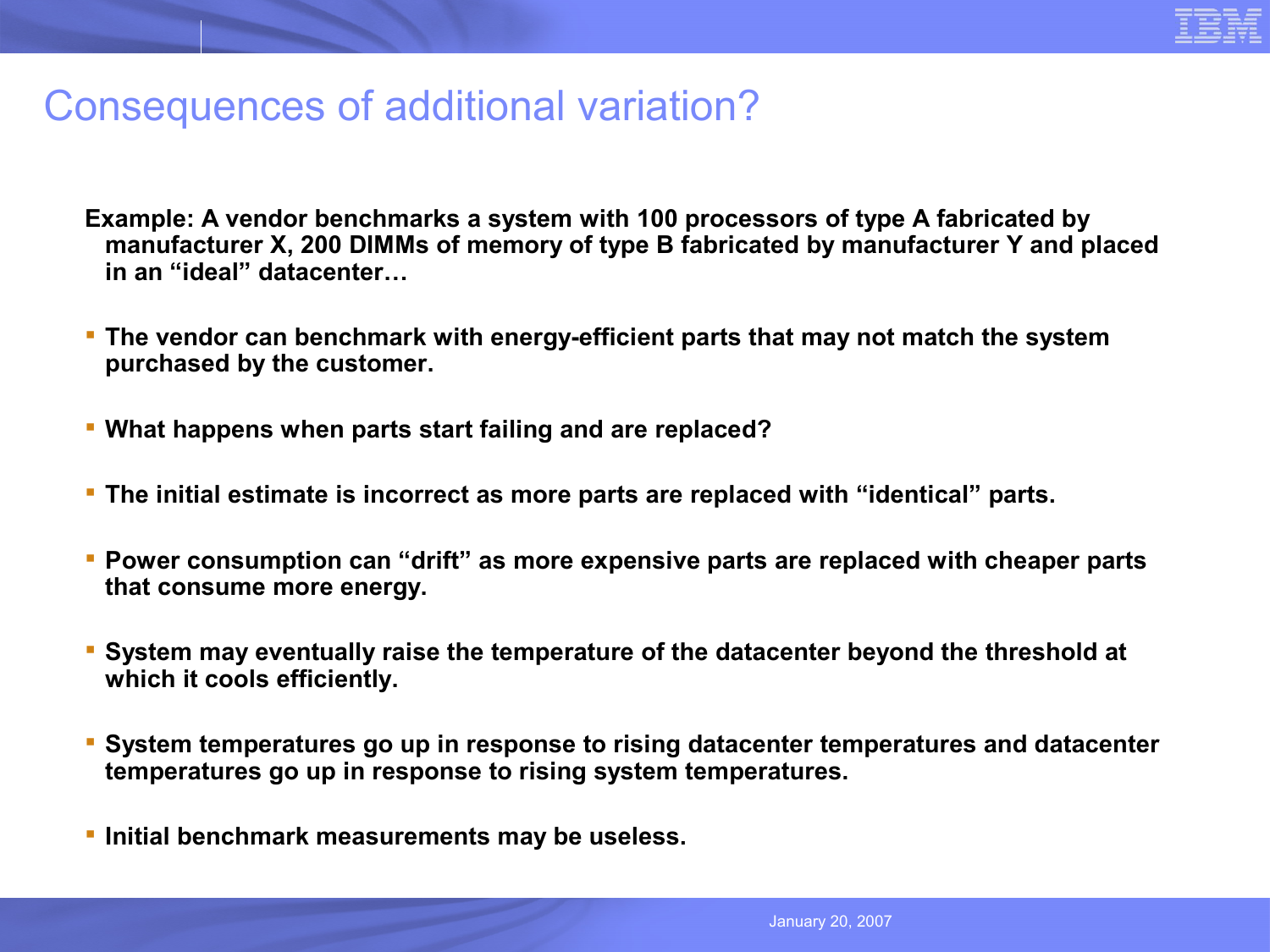

# **Conclusions**

### **Systems exhibit many types of variation that need to be captured in power/performance benchmarking**

- Intensity Variation
	- Workload variation in system utilization
		- $\triangleright$  Workloads differ from one another
		- $\triangleright$  A single workload may vary over time
- Nature of activity variation
	- Workload variation in program characteristics
		- $\triangleright$  A single workload may change how it uses system components over time
- Component-level variation
	- "Identical" components are not actually identical in power or performance
- System response
	- How quickly does the system respond to changing characteristics?
	- How well does the system respond to changing characteristics?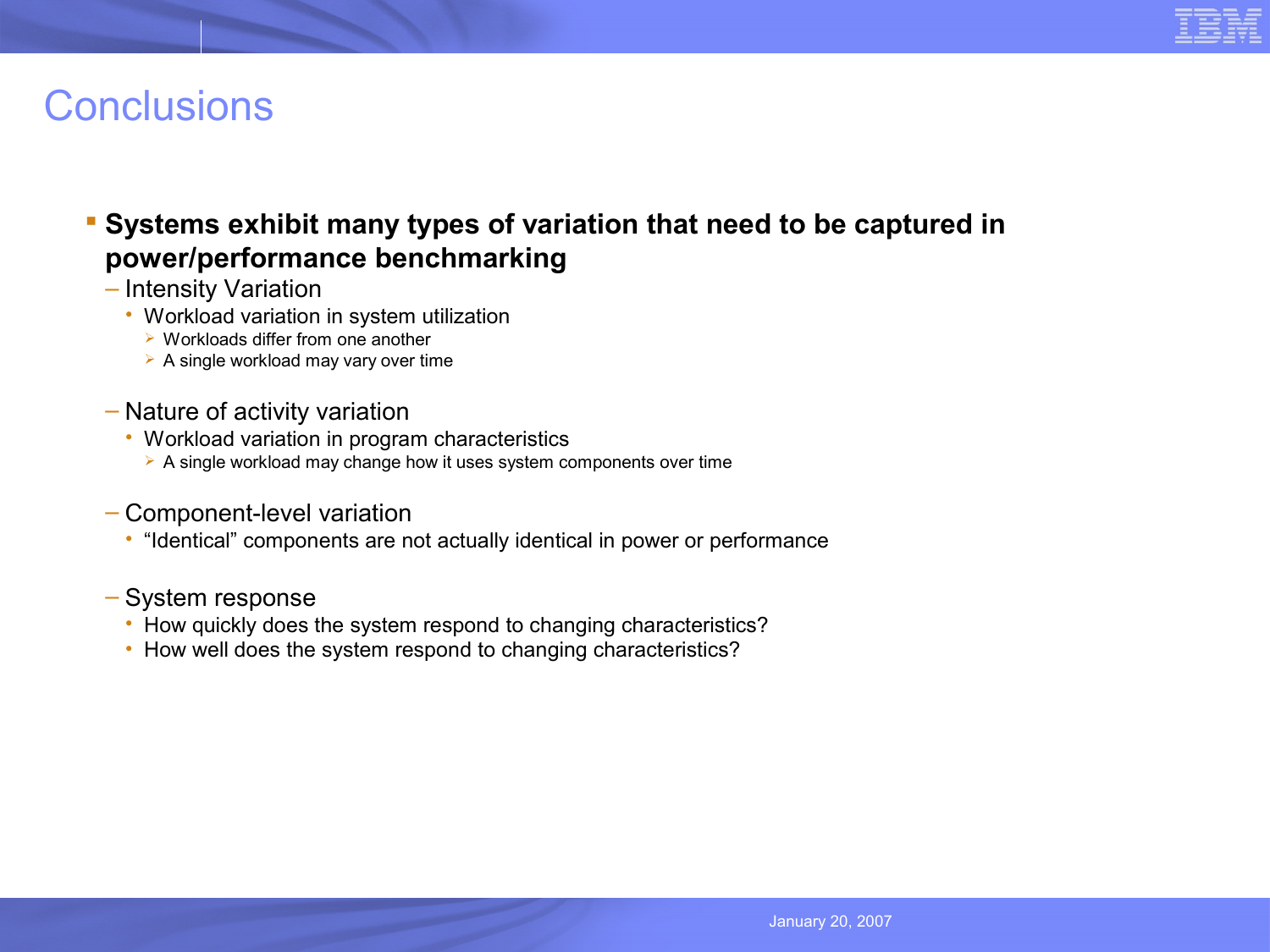

# Questions?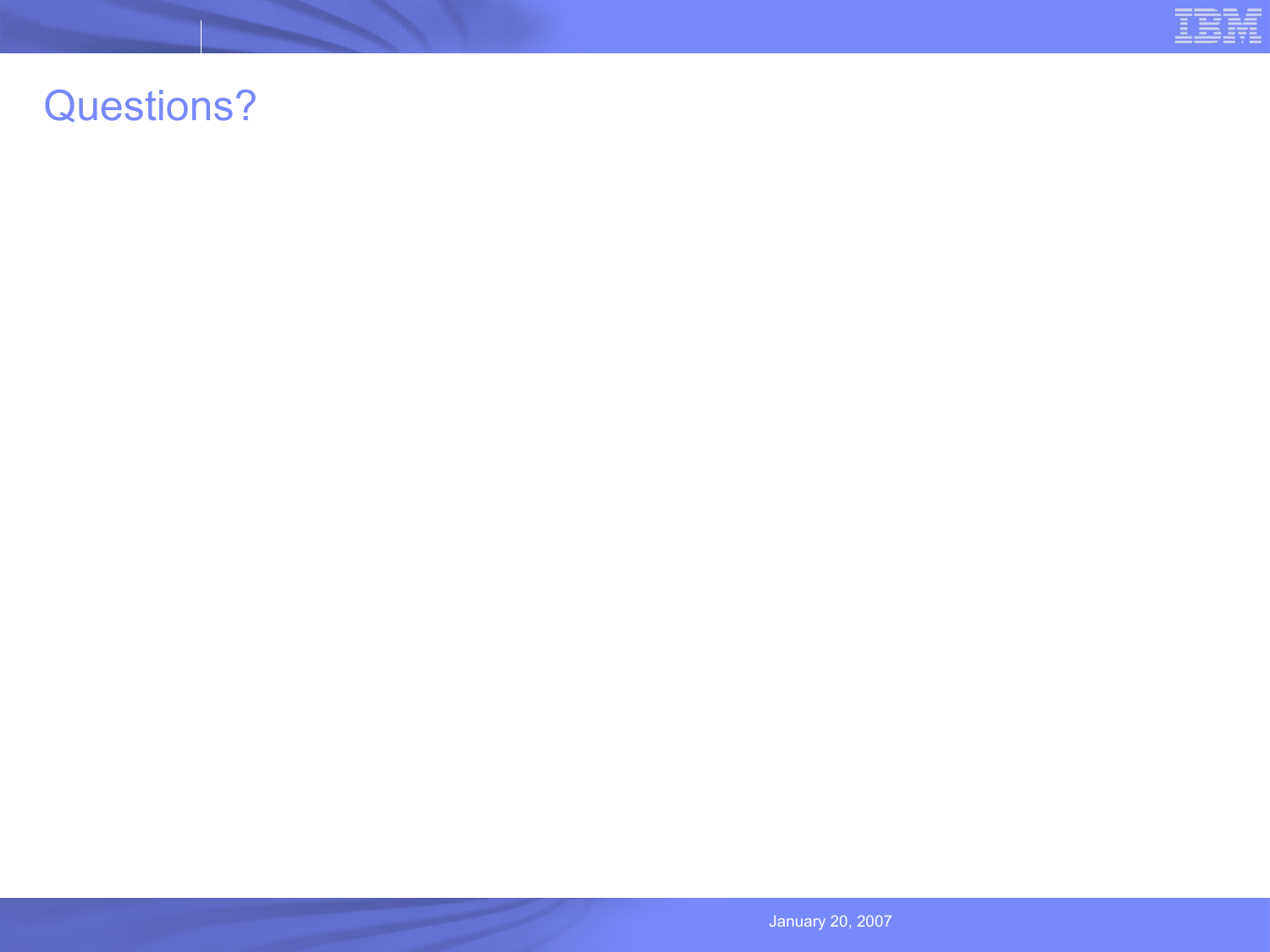

### IBM/ARL – Power Aware Systems Group

- **Focus is on power and thermal management techniques**
- **Can't evaluate techniques without good benchmarks**
- **Developing and adapting benchmarks for power/performance characterizations since 2002.**